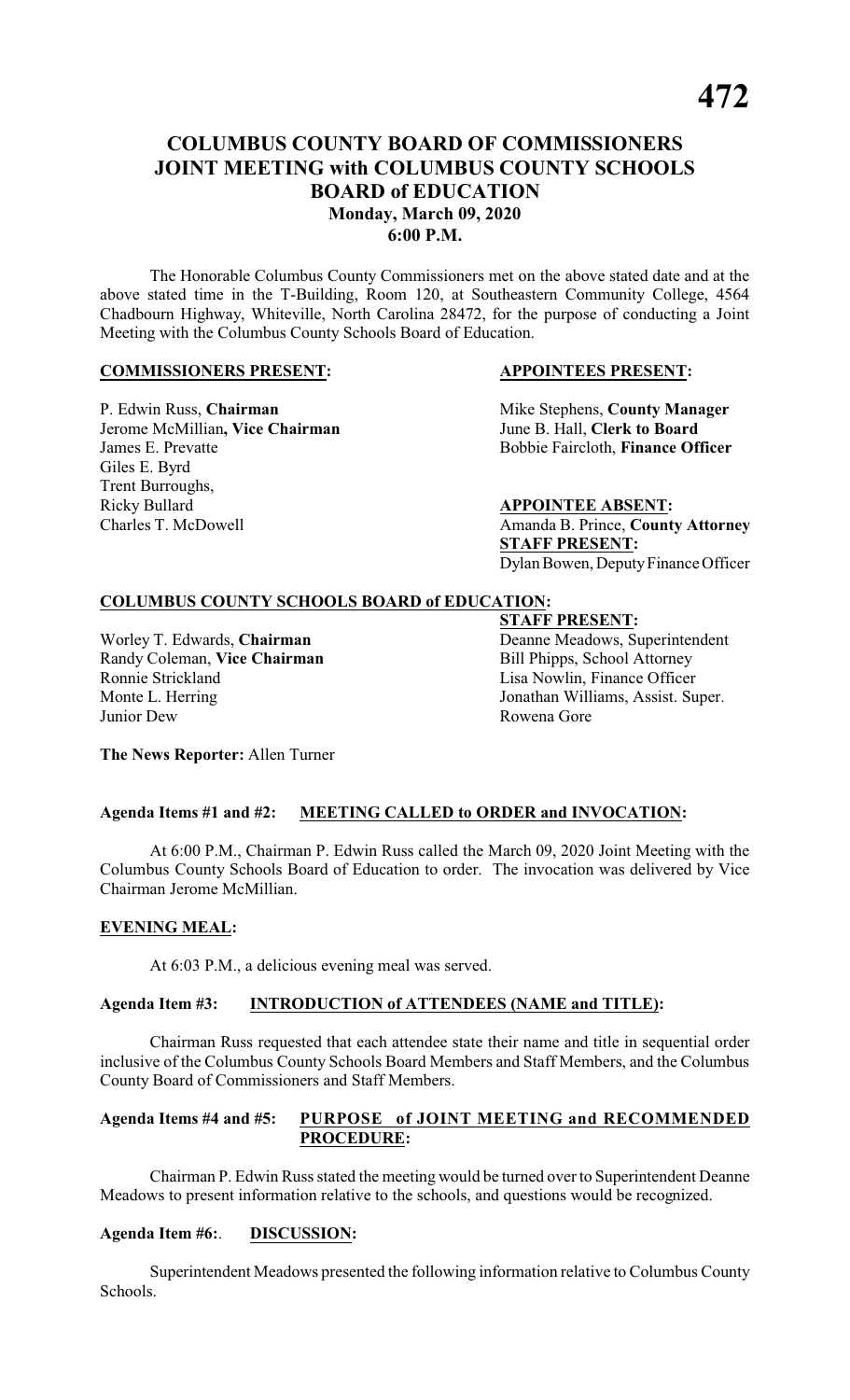# **473**

# **What does effective education include?**

-Personnel - high quality and meets varying needs of students

-Facilities - safe, secure and conducive learning environments

-Curriculum Resources - provides structure and assurance with academics

-Technology - raises engagement and connection to business and industry

-Opportunities - varied and create balance for students

### **What does an effective education provide?**

-Students an opportunity to reach their potential

- -Student a choice in their post-secondary plans: 2-year or 4-year college, workforce, or military
- -Draw for business and industry educated and skilled workforce

-Improved tax base

-Confidence in County Leadership

| <b>SCHOOL YEAR</b>    | <b>AVERAGE DAILY</b><br><b>MEMBERSHIP</b> | <b>DIFFERENCE</b> | <b>COST</b>     |
|-----------------------|-------------------------------------------|-------------------|-----------------|
| 2013-2014             | 6071                                      |                   |                 |
| 2014-2015             | 5960                                      | $-111$            | $-$ \$943,500   |
| 2015-2016             | 5883                                      | $-77$             | $-$ \$654,500   |
| 2016-2017             | 5685                                      | $-198$            | $-$1,683,000$   |
| 2017-2018             | 5598                                      | $-87$             | $-$ \$739,500   |
| 2018-2019             | 5475                                      | $-123$            | $-$1,045,500$   |
| 2019-2020             | 5387                                      | $-88$             | $-$ \$748,000   |
| <b>TOTAL (7 YRS.)</b> |                                           | $-684$            | $-$ \$5,814,000 |

#### **STUDENT ENROLLMENT DECLINE**

# **FINANCIAL IMPACT of CONSOLIDATION and CLOSINGS:**

-Total One Time Costs: \$319,400 (\$260,400 w/o Mount Olive)

-Total Recurring Costs: \$124,542.89

-Total One Time Savings: \$684,202.00

-Total Recurring Savings: \$2,420,066.32 (\$2,320,741.32 w/o MO)

# **NEXT FIVE (5) YEARS:**

Critical time for Columbus County Schools

- -Declining enrollment
- -Opening of new charter school
- -Closing of nine (9) schools/sites
- -Completed construction of two (2) schools and one (1) started
- -Funding at the state level

# **IMPACTS to FUNDING:**

-Consolidation and closing: +\$2,400,000 -Declining Enrollment average 100 students per year: -\$800,000+ -New charter school opening (85-180 students): -\$1,000,000+ -New Loan Payment on New Schools: -\$1,100,000 -2020-2021 funding vs costs: -\$500,000

# **CURRENT EXPENSE NEEDS:**

-Academics - Curriculum Resources -Math Resources K-8 - \$600,000 -Literacy Resources 6-8 - \$200,000 -Science 5-8 - \$85,000